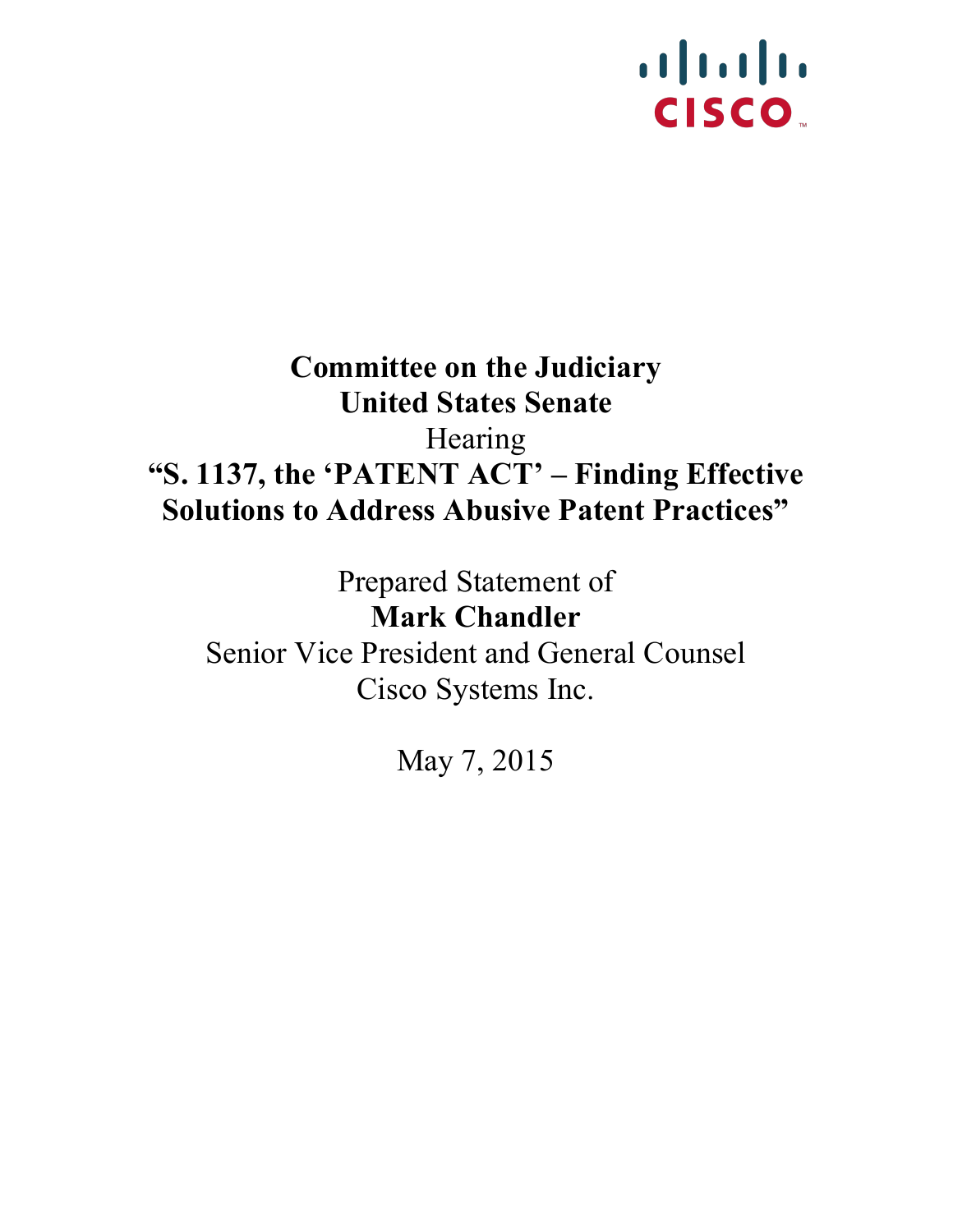## **Prepared Statement of Mark Chandler Testimony** "S. 1137, the 'PATENT ACT' - Finding Effective Solutions to Address **Abusive Patent Practices" May 7, 2015**

Mr. Chairman, Senator Leahy, and distinguished members of this Committee, thank you for the opportunity to testify on the plague of abusive patent litigation and on the recently introduced PATENT Act, which would make great progress towards a cure. I am Senior Vice President and General Counsel of Cisco Systems, where my responsibilities include both intellectual property and litigation. We own over 12,000 issued US patents and have one of the top ranked portfolios in our industry. We employ over 36,000 people in the United States and spend over \$6 billion annually on research and development. I am here on Cisco's behalf, but the problems I am describing affect not only my industry but also start-ups, restaurants, hotels, retailers, realtors, and auto manufacturers. That's why we have formed a very broad coalition called United for Patent Reform to press for needed change.

In recent years, I have testified several times in both chambers about how our great nation's patent system has been hijacked by scam artists and profiteers. I have spoken about the imperative for strong, focused legislation that will return the patent system to its original purpose of encouraging innovation. Today, I am back again on Capitol Hill because my company, my customers, and American businesses large and small are still suffering from meritless patent suits. Change is more urgently needed than ever. But I also hope the introduction of the PATENT Act, and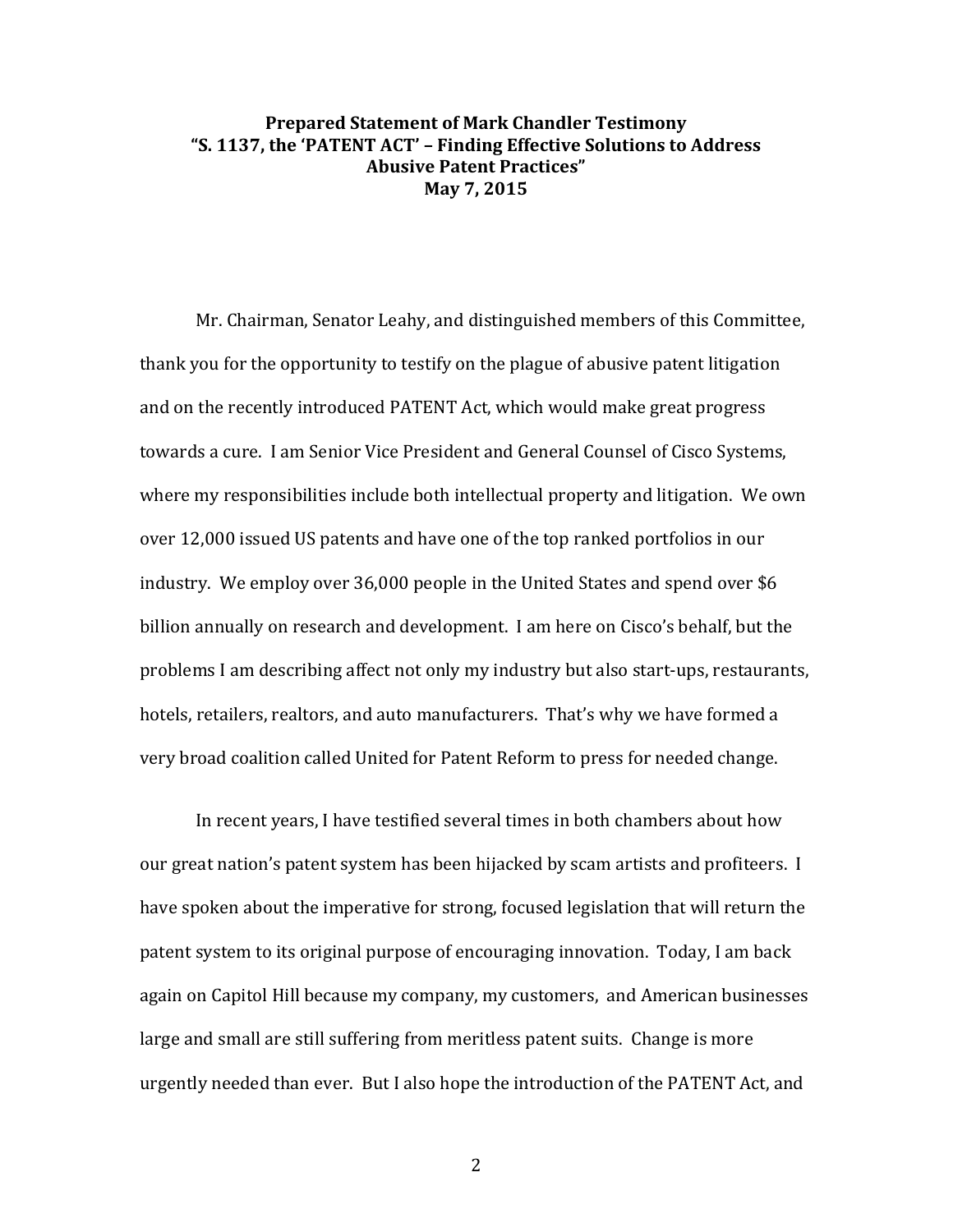the parallel consideration of the Innovation Act in the House, are the first strong steps toward the rapid enactment of a new law that will take back our patent system from its abusers.

When I last testified on this subject in 2013, I pointed out that I was forced to spend more than \$50 million on patent litigation annually, money I had to take away from new patent filings.<sup>1</sup> In fact, in the last five years I have been forced to waste more than a quarter of a billion dollars on patent litigation. Today, I have more than 50 patent litigations where Cisco or a customer is a defendant, virtually all of which are from patent assertion entities (PAEs) whose only real business is litigation.

One particular case from our recent past will show you why this problem is so much bigger than Cisco or the tech industry. A lawyer named Noel Whitley bought patents related to Wi-FI from his former employer Broadcom and then worked with the Niro firm, which specializes in helping patent assertion entities target legitimate businesses. He set up a company called Innovatio, which despite its name has absolutely nothing to do with innovation. The patents were near their expiration date, heavily licensed to Broadcom's competitors and customers, and subject to binding commitments to license on reasonable terms.

Whitley and the Niro firm sent over 14,000 letters to small businesses including cafes, bakeries, motels, even a children's health clinic—anyone who he

<sup>&</sup>lt;sup>1</sup> Abusive Patent Litigation: The Impact on American Innovation & Jobs, and Potential Solutions; *Hearing before the House Judiciary Committee (Mar. 14, 2013)* (statement of Mark Chandler) at 3, available at http://judiciary.house.gov/\_files/hearings/113th/03142013\_2/Chandler%2003142013.pdf (last 

visited May 5, 2015).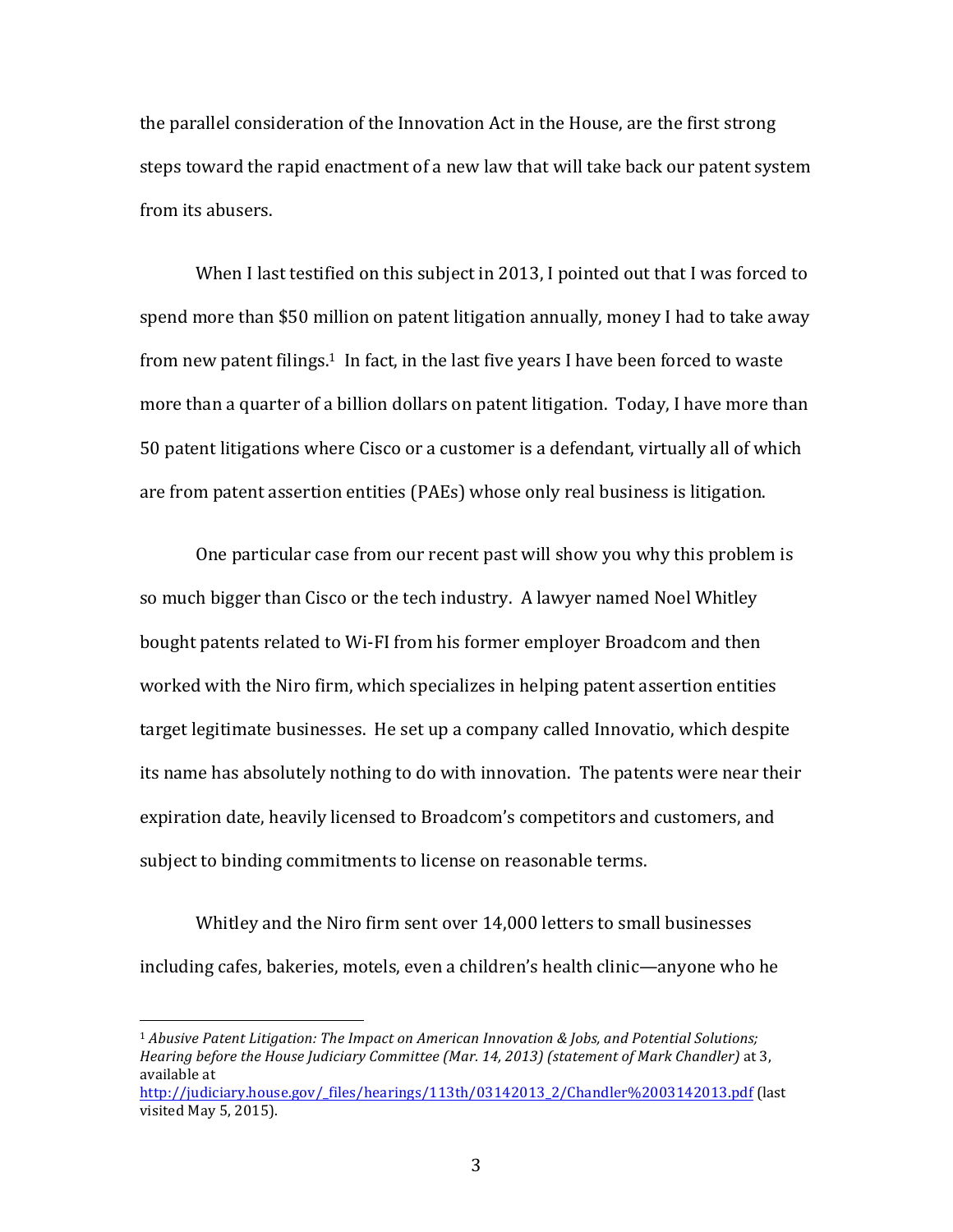thought might use the ubiquitous Wi-Fi standard. He told these small businesses that his patent portfolio covered all the WiFi access points they were using. He didn't tell them about the huge number of WiFi devices that were already licensed because of Broadcom's cross-licenses and the license Broadcom kept for itself. Instead he demanded \$3000 per location, for patents now determined in court to be worth pennies per chip. He didn't tell the businesses that Cisco had sued Innovatio to protect its customers, but rather misrepresented to them that equipment manufacturers "have not stepped in to defend any of their users."

Whitley and the Niro firm had planned to extract \$4 billion from the productive part of the American economy but in the end, this scam was shut down. We, with Netgear and Motorola, litigated aggressively, and Innovatio was forced to take less than 3.2 cents per chip. We got the right result, but unfortunately, we had to pay \$13 million in legal fees to get there.

In another example, a publicly traded PAE called VirnetX approached us, at first ostensibly to convince our engineers to adopt their so-called "security" technology to include in our products. They made no mention of patent infringement. But after we told them that we did not want to redesign our products to include their technology, they sued us for patent infringement and accused us of *already* using their technology. The earlier approach was later used as the basis to accuse us of willful patent infringement and further inflate their astronomical demands, even though they had made no mention earlier of any existing Cisco usage of their technology. As the litigation progressed, they made misleading statements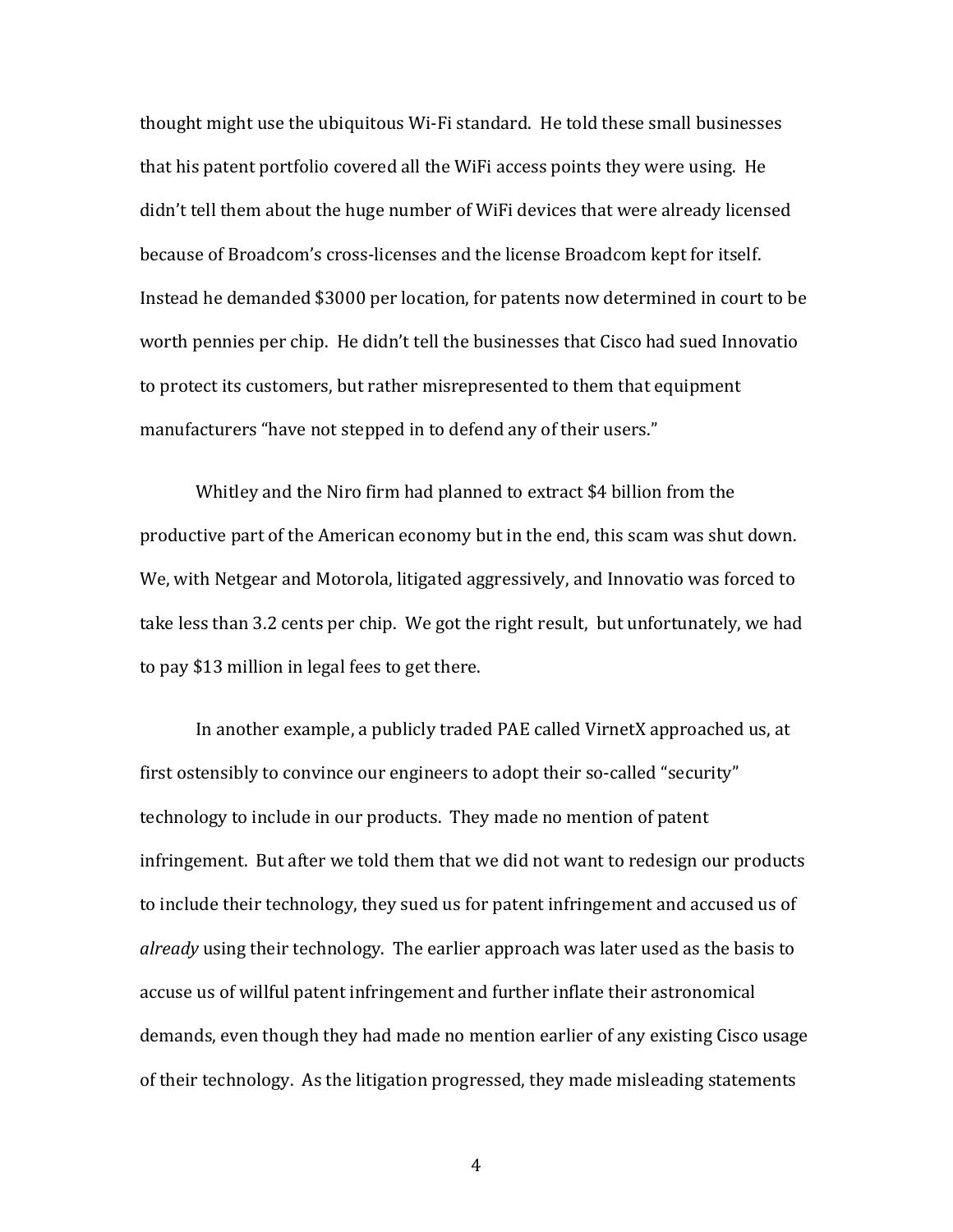to the investor community to boost their stock price. They forced us to spend \$1.5 million on the pointless production of the electronic equivalent of over 1000 banker's boxes of largely irrelevant documents. Ultimately, we prevailed at trial.

Unfortunately for us however, we had to spend \$20 million in legal fees to obtain this result, money unavailable for actual innovation at Cisco. Even worse, senior technical talent at our company took time away from inventing. It is incredibly frustrating to me to see our most valuable engineers being forced to stop inventing and innovating to make time to educate our lawyers and attend depositions and trials for cases that never should have been brought but for unwarranted leverage of the litigation system and the risks and costs it imposes. Moreover, key VirnetX patents are now being reexamined by the PTO, which has determined that there is a reasonable probability that one or more claims will prove invalid.

But the gamesmanship and abuse of our VirnetX and Innovatio cases are unexceptional. They are business as usual in an American patent litigation system in desperate need of reform. Between 2005 and 2014 there was a nearly 3-*fold* increase in NPE litigation in the United States, as measured by the number of defendants.<sup>2</sup> In the first quarter of 2015, NPEs accounted for 62% of all new patent cases and  $84\%$  in the IT industry, versus about  $20\%$  ten years ago.<sup>3</sup> Although we are blessed with many innovative industries in our country, no one can realistically

<sup>&</sup>lt;sup>2</sup> 2014 NPE Litigation: New and Smaller Targets, RPX Corporation (January 9, 2015), http://www.rpxcorp.com/2015/01/09/2014-npe-litigation-new-and-smaller-targets-2/ (last visited May 5, 2015).

<sup>&</sup>lt;sup>3</sup> Q1 2015 Patent Dispute Report, UnifiedPatents (April 8, 2015), http://unifiedpatents.com/q1-2015patent-dispute-report/ (last visited May 5, 2015).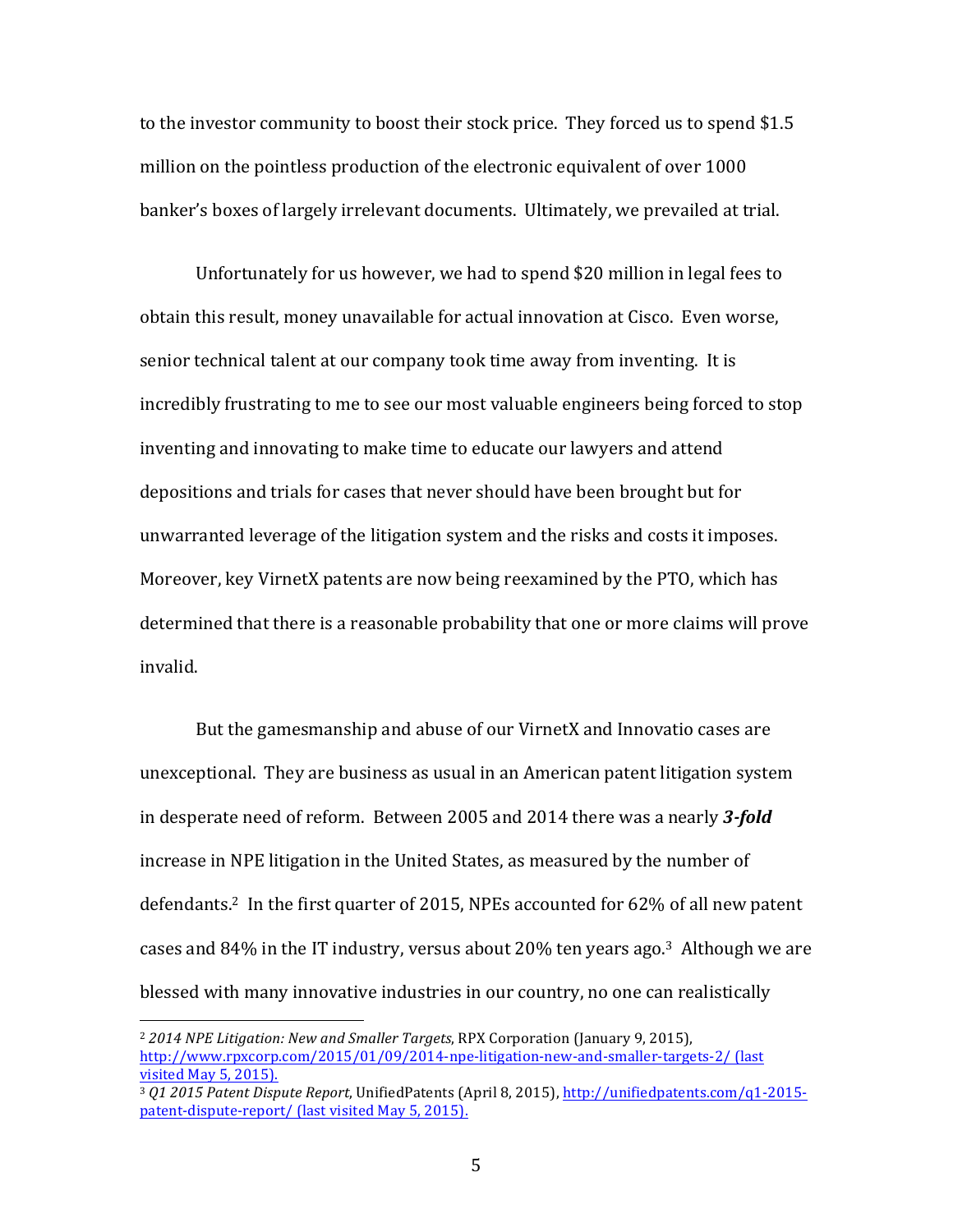claim that this massive increase in NPE litigation is in any way proportionate to a similar increase in the level of innovation.

Now for a special note about statistics and people who misuse them to claim that our problem is non-existent, exaggerated, or diminishing. Last year the level of patent litigation decreased somewhat from the previous year and the defenders of the current broken system hastily seized on this blip to claim that reform was unwarranted. They conveniently ignored that the longer term trend was one of explosive growth. In any event, that trend has unfortunately resumed. In the first quarter of 2015, NPE litigation increased  $42\%$  over the previous quarter.<sup>4</sup> We need patent litigation reform more than ever.

Behind the dry statistics though are the real stories of abuse like the Innovatio and VirnetX cases. The PAEs study their targets and adjust their scams accordingly. When I last testified, I talked about the game of shaking down numerous small end users with deceptive demands that we successfully fought in our Innovatio case. A survey of venture capitalists and their portfolio companies illustrates how NPEs crush fragile startups with expensive litigation and extortionate demands.<sup>5</sup> Every one of the more than 200 venture capitalists surveyed stated that they might refrain from investing in a company that had received a patent demand, and more than half of the VCs stated that it would be a

 $5$  Robin Feldman, *Patent Demands & Startup Companies: The View from the Venture Capital Community*, UC Hastings Research Paper No. 75 (2013), available at http://papers.ssrn.com/sol3/papers.cfm?abstract\_id=2346338 (last visited May 5, 2015); see also

<sup>4</sup> *Q1 2015 Patent Dispute Report*, UnifiedPatents (April 8, 2015), http://unifiedpatents.com/q1-2015 patent-dispute-report/ (last visited May 5, 2015).

Colleen Chien, *Startups and Patent Trolls*, Stan. Tech. L. Rev. (forthcoming Sept. 28, 2012), available at  $http://papers.ssrn.com/sol3/papers.cfm?abstract_id=2146251$  (last visited May 5, 2015).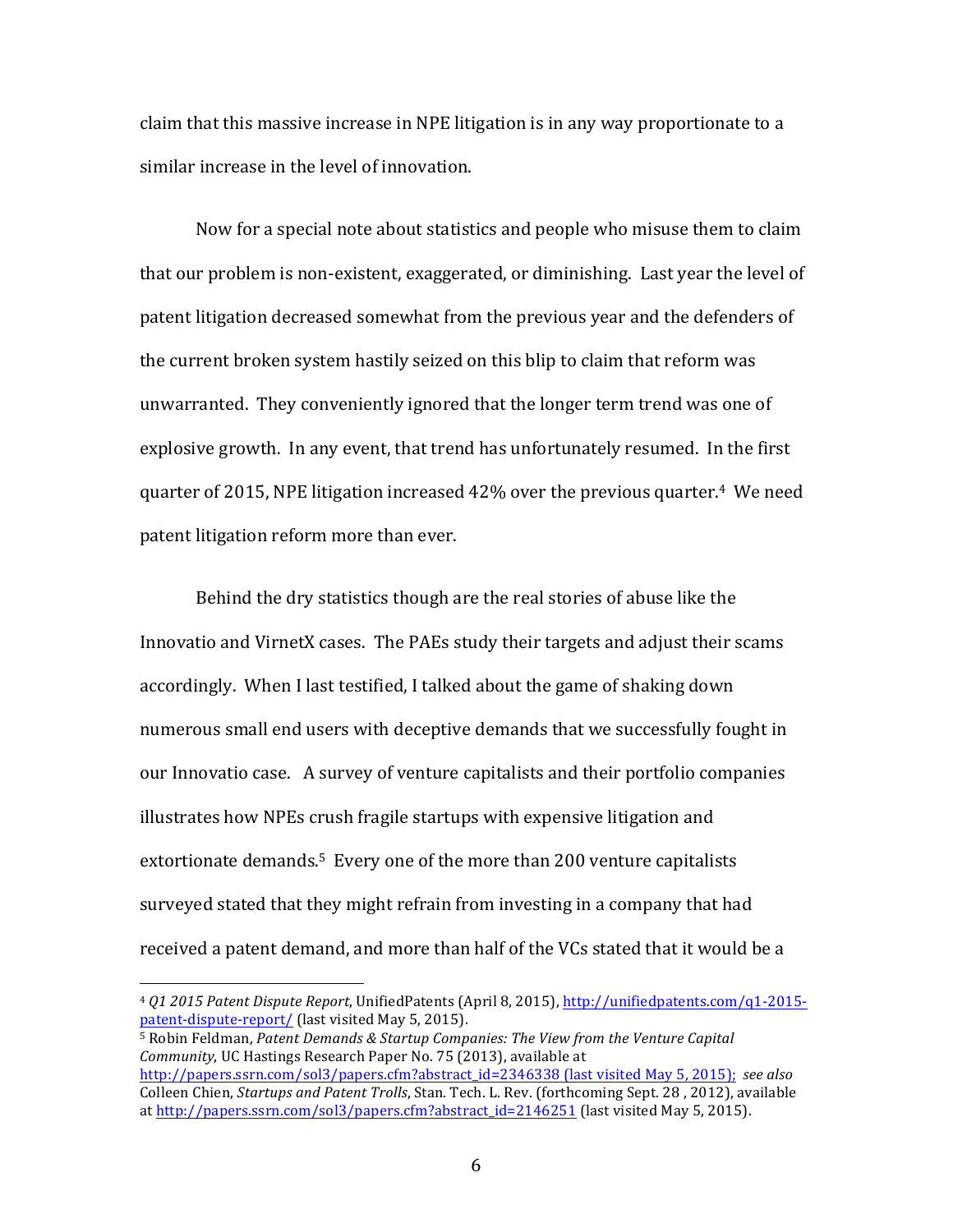major deterrent. Approximately, three-quarters of the VCs reported that reported that patent demands had a significant impact on the companies that received them by distracting employees, consuming scarce resources, and altering business plans. Overall, 92% of the VCs reported that patent demands are a problem for venture-backed companies.

One important part of fixing the patent system is, of course, fixing patent quality. We applaud the leadership of Director Michelle Lee and the USPTO in making examination quality a top priority and we look forward to continued strides. The new post-grant proceedings created by the America Invents Act have been highly successful in efficiently weeding out bad patents that should never have been granted. We should find a way to stop hedge funds from filing spurious review requests to manipulate the stock price of innovative life sciences companies. This practice outrages me. But we must preserve the post-grant proceedings as an openly accessible tool for protecting the public from improperly granted patents.

But patent quality is only part of the story. An astounding 40% of the suits last year were filed in only two judicial districts where less than 1.5% of Americans live. When plaintiffs and defendants pervasively believe, rightly or wrongly, that judicial results depend on where an action is brought, fundamental precepts of legal integrity and the rule of law are endangered. PAEs are attracted to a game where they have much to gain and little to lose. They can hide ownership with shell entities. They can threaten small businesses with letters that hide and misrepresent key information about their assertions. They can file suit based on unsupported and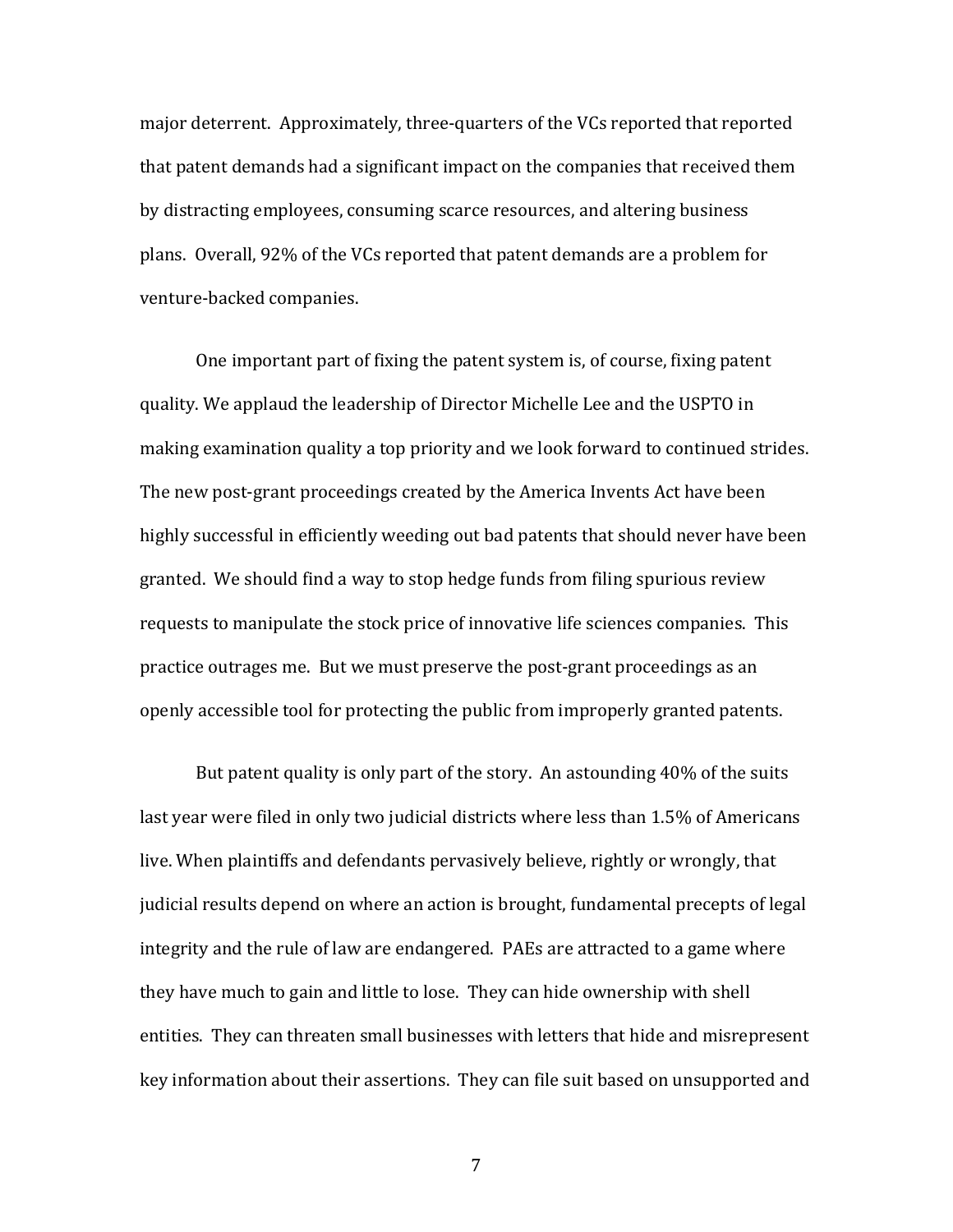unexplained allegations. They ask for and get vast productions of documents in discovery but only in order to drive up costs rather than to ferret out relevant facts. If they win at the end, they stand to make a killing even in cases where logic would say damages should be small, since damages in patent cases are hard to predict. If they lose, the defendant nonetheless is out millions of dollars for defense. The pressure is to settle, but not based on the quality and relevance of a patent, rather only on the unfair and asymmetric rules of the game.

Fixing this problem requires congressional action. We need a uniform and fair system for patent litigation in addition to transparency in ownership and effective limitations on deceptive patent demand letters. The courts cannot solve this problem on their own. The graph in Appendix A shows how patent litigation has continued to grow in tandem with helpful Supreme Court and CAFC decisions. Each decision was decried as a blow against the patent system on the one hand but also as the silver bullet against our PAE complaints. Ironically, those who point to these decisions as the solution to our complaints are the very ones who vigorously advocated against them. For example, consider the Supreme Court fee shifting decision in Octane. Early data indeed shows an uptick in fee shifting awards, but it is unevenly distributed among districts. $6$  Fee shifting is still not happening enough to serve as a deterrent, but that is no wonder given that the decision simply changes how to interpret the statutory term "exceptional" when the bad conduct is in fact commonplace.

 $6$  Federal Circuit Bar Association, A Comparison of pre-Octane and post-Octane District Court Decisions on Motions for Attorneys' Fees Under Section 285 (2015), available at http://ipwatchdog.com/materials/FCBA-Fee-Shifting-Paper.pdf (last visited May 5, 2015).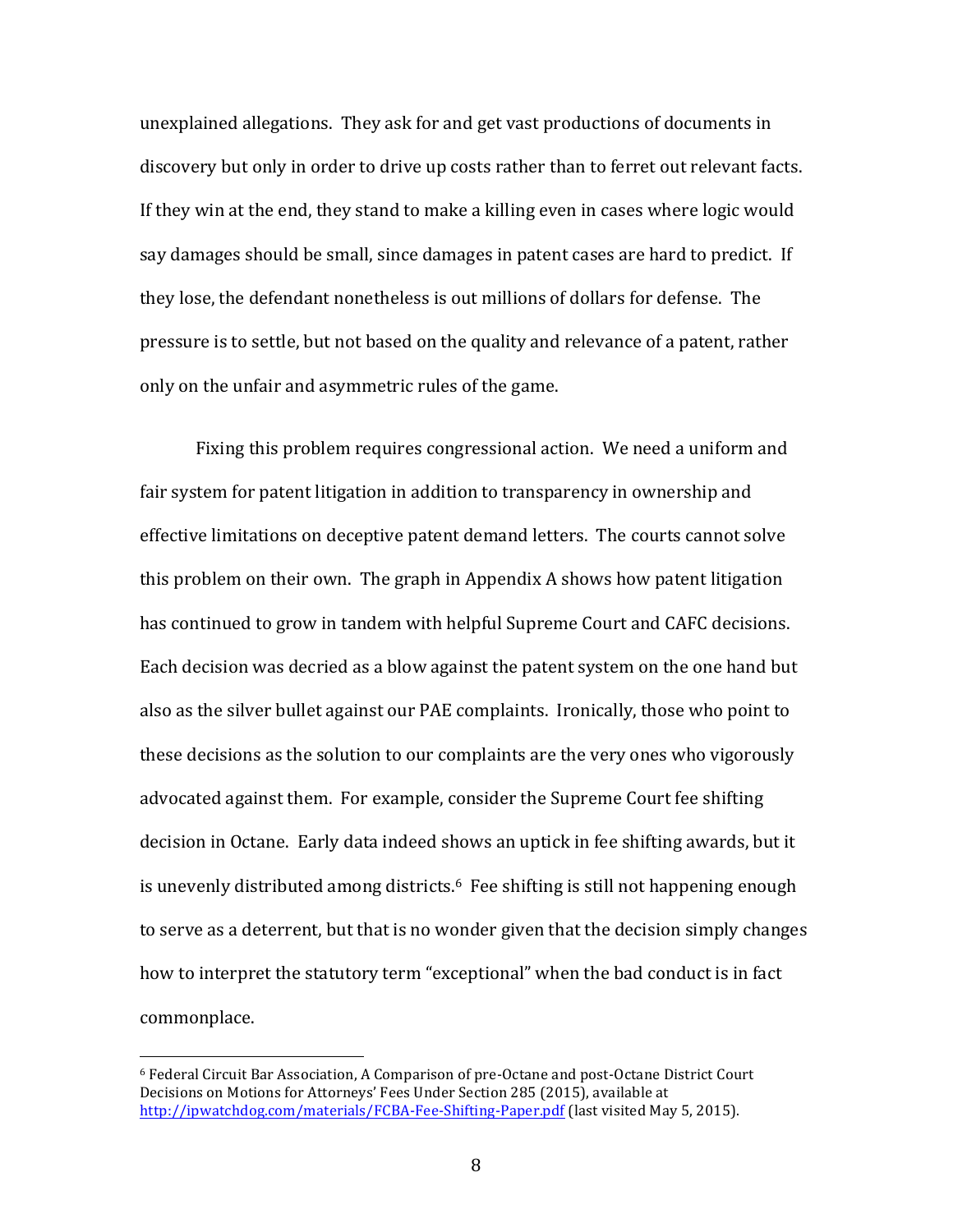Fortunately, through the leadership of Chairman Grassley, Ranking Member Leahy, Majority Whip Cornyn, and Senators Schumer, Hatch, Klobuchar, and Lee, help is on the way. The newly introduced PATENT Act is a good start with many positive features that I will now explain along with a few suggestions for improvement. We also applaud the reintroduction of the House Innovation Act by Chairman Goodlatte and nineteen cosponsors of both parties.

First, I want to praise the PATENT Act for addressing patent quality. The bill makes some technical fixes to the AIA including correcting a scrivener's error that gave the post-grant review proceeding the wrong estoppel standard. It also beneficially provides some incentives for transparency and sunlight about patent ownership. But I'm going to focus on a set of provisions that quite comprehensively address and try to break the underlying business model of frivolous patent assertion.

Abusive and deceptive demand letters are a scourge to small businesses. The Innovatio case is one example and I have testified about others in the past.<sup>7</sup> Many states have now passed laws to directly address this kind of abuse. The PATENT Act helpfully includes language that will discourage this kind of deception both by denying claims of willful infringement based on deceptive communications and by clarifying that bad-faith demand letters are a legitimate object of FTC enforcement. The PATENT Act, unlike the TROL Act which we and our coalition oppose, leaves

<sup>&</sup>lt;sup>7</sup> Trolling for a Solution: Ending Abusive Patent Demand Letters (April 8, 2014) (statement of Mark *Chandler*) at 4-11, available at http://docs.house.gov/meetings/IF/IF17/20140408/102105/HHRG-113-IF17-Wstate-ChandlerM-20140408.pdf (last visited May 5, 2015).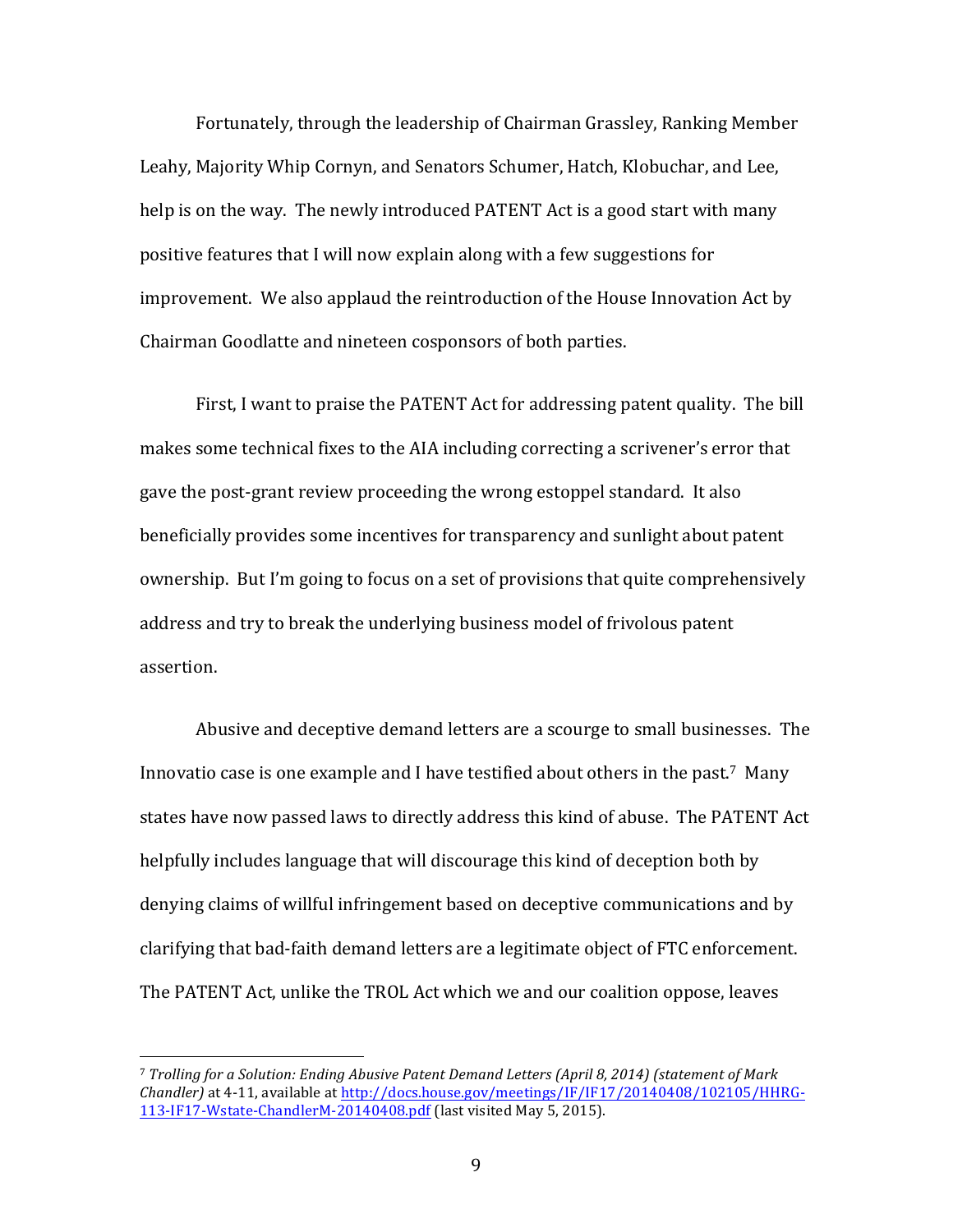states free to adopt their own laws to address this fraudulent behavior. I would welcome further improvements to the PATENT Act's language including removing the difficult to parse requirement that the sending of deceptive communications be "widespread" for the FTC provision to apply.

Under current law, PAEs can start an expensive lawsuit with a vague complaint that doesn't explain the basis of infringement or identify the real interests behind the lawsuit. The defendant has to start spending money even though the plaintiff may only be on a fishing expedition having done none of the needed homework upfront. The PATENT Act forces the plaintiff to include basic information about what patent claims are being infringed, by which products, and how. The PATENT Act also helpfully requires early disclosure of the financial interests behind the lawsuit and any licensing commitments that have been made to standards bodies. The pleading and disclosure provisions would be a big improvement to current law. To ensure that the intent is carried out uniformly across the country, I recommend that the language requiring that the basis for infringement be explained "with detailed specificity" and "where each element  $\dots$  is found" be imported from the Innovation Act.

Another favorite abusive tactic is to sue the users and customers of technology rather than the vendors. Sometimes, the abusers reason that they are better off picking off customers whether they be large retailers or small independent coffee shops that know their own business but of course have little reason to understand the innards of WiFi technology or even have access to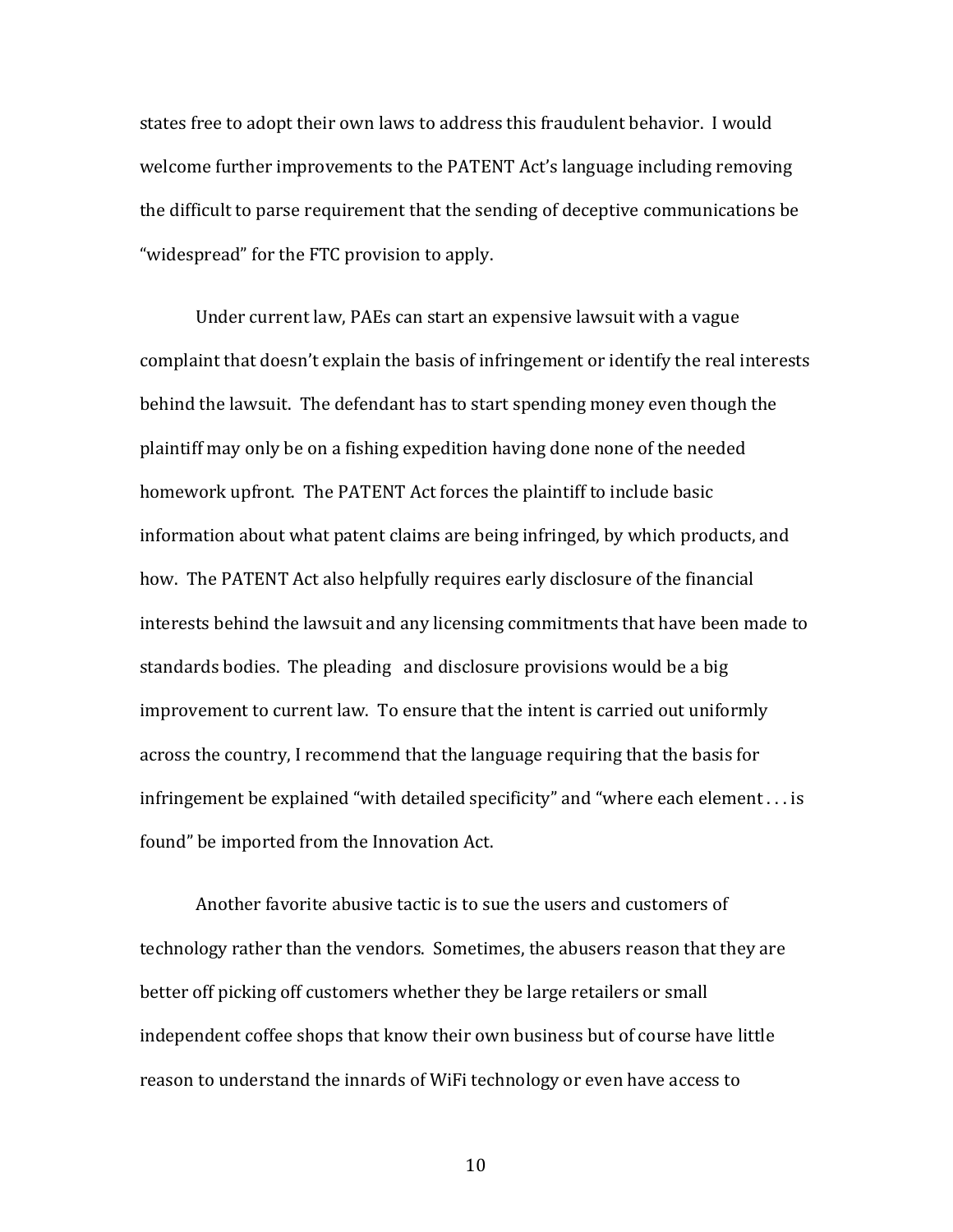sophisticated patent counsel. In other situations, PAEs opportunistically pick the users of technologies whether they be internet service providers or retailers to get a chance at winning a royalty based on their total revenue rather than the much smaller value of the equipment that actually includes the accused infringing technology. The PATENT Act greatly strengthens the ability for vendors like my company to step in and have the suits of our customers stayed while we litigate the real issues. Although I would be able to suggest improvements to the language, I appreciate that it represents a painstaking compromise that is acceptable to a range of interests and I support it.

The PATENT Act also addresses the problem of excessive and unnecessary discovery that raises costs. One unfortunate omission however is the limited stay of discovery prior to claim construction (the so-called Markman ruling) that is included in the Innovation Act. The Markman ruling significantly narrows the issues under dispute and clarifies the meaning of the patent to set the stage for further analysis of infringement and validity. The Innovation Act's pre-Markman stay of discovery would significantly reduce the early stage cost of litigation, reducing the pressure for shakedown settlements unrelated to the merits. I understand that some stakeholders who practice their inventions are concerned that businesscritical litigation against competitors would be unnecessarily delayed. However, the Innovation Act specifically carves out competitor litigation from this provision, an approach that could be matched in the Senate. We would be open to further changes to protect the important pre-Markman discovery requirements in certain types of litigation.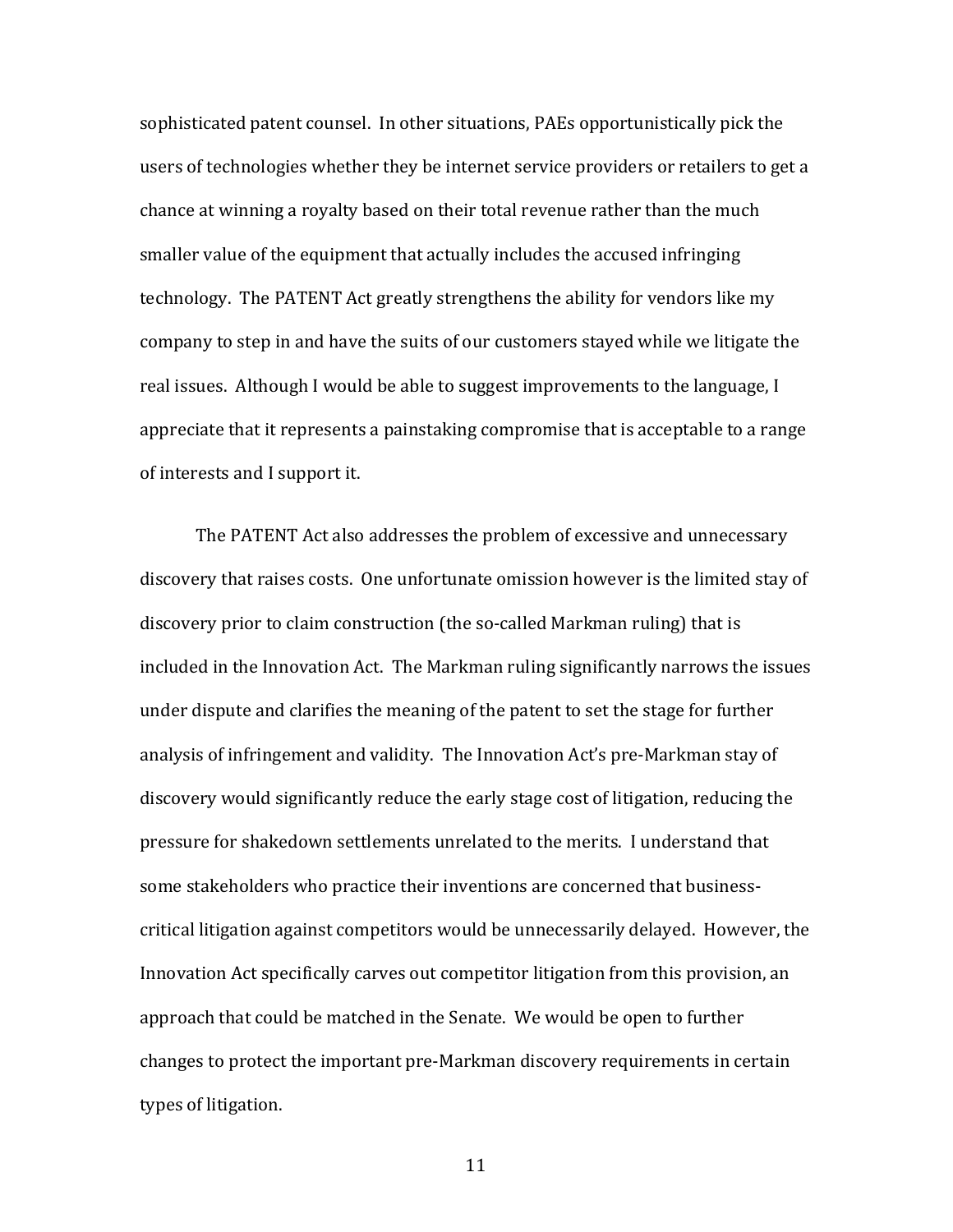Fortunately, the PATENT Act does instead include another very useful provision for reducing unnecessary discovery early in the case by staying discovery pending venue transfer motions, motions to sever, and motions to dismiss. It makes no sense to waste money on discovery when a case may be on the cusp of being dismissed or transferred to another venue with different procedures. I hope that this also brings the important benefit of accelerating transfer motion decisions to occur before the parties and the court waste time and money litigating in the wrong venue. 

There are two important improvements that are needed to make this provision fully effective. First, transfer motion decisions should be subject to interlocutory appeal so that this important area of law is applied uniformly to limit forum selection gamesmanship. Second, by explicitly allowing courts to require the exchange of validity and infringement contentions, the provision, I think unintentionally, opens a loophole that would potentially exempt these important issues from the discovery stay and effectively allow most discovery to continue anyway. Given the speed with which these early dispositive motions should be decided, allowing the exchange of contentions is unnecessary. So I recommend either clarifying that such early contentions would be preliminary and thus not require discovery or eliminating the reference to exchanging contentions entirely.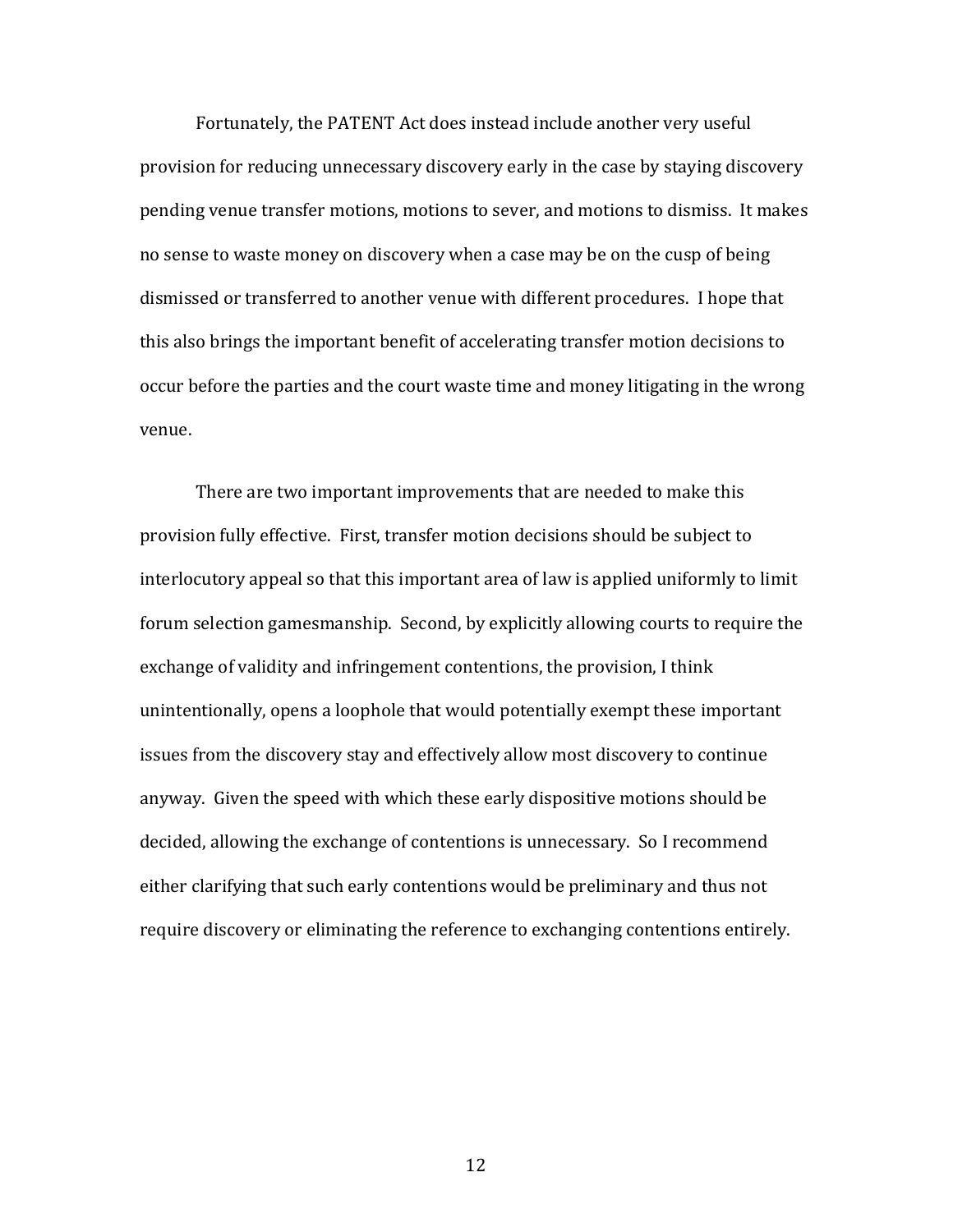Excessive discovery drives litigation costs at later stages as well. There have been improvements in local discovery rules but they have so far been inadequate.<sup>8</sup> The excessive costs of the discovery system are not just a matter of local court procedure but have national economic consequences because of how they force innovative companies to choose between paying for document production or paying off the owners of weak patents. It is appropriate for Congress to act to rein in the abuses. I have long supported cost shifting for discovery beyond the core of a patent case. The PATENT Act encourages the Judicial Conference to define core discovery and make rules for cost shifting. However, given the criticality of the issue, I recommend that Congress take a more prescriptive approach by directly mandating cost shifting beyond whatever core the Judicial Conference defines.

I welcome the fee shifting provision of the PATENT Act. It is essential to deter abusive patent litigation with a meaningful penalty. It targets unreasonable behavior and litigation positions but does not distinguish among different kinds of entities or between plaintiffs and defendants. It will be far more effective than the *Octane* decision in making bad patent litigation behavior risky. For reasons of national uniformity, I prefer the presumptive language used in the Innovation Act.

Making sure that fee shifting works in practice also requires making sure the backers of judgment-proof shell plaintiffs are left on the hook. There is seemingly

 $8$  For example, the new Model Order Regarding E-Discovery in Patent Cases in the Eastern District of Texas limits the number of electronic custodians and the number of search terms per custodian, but still allow very general search terms (e.g, "WiFi") to be applied to vast repositories. *See* Model Order Regarding E-Discovery in Patent Cases (E.D. Tex. March 19, 2014), available at http://www.txed.uscourts.gov/cgi-bin/view\_document.cgi?document=22218 (last visited May 5, 2015).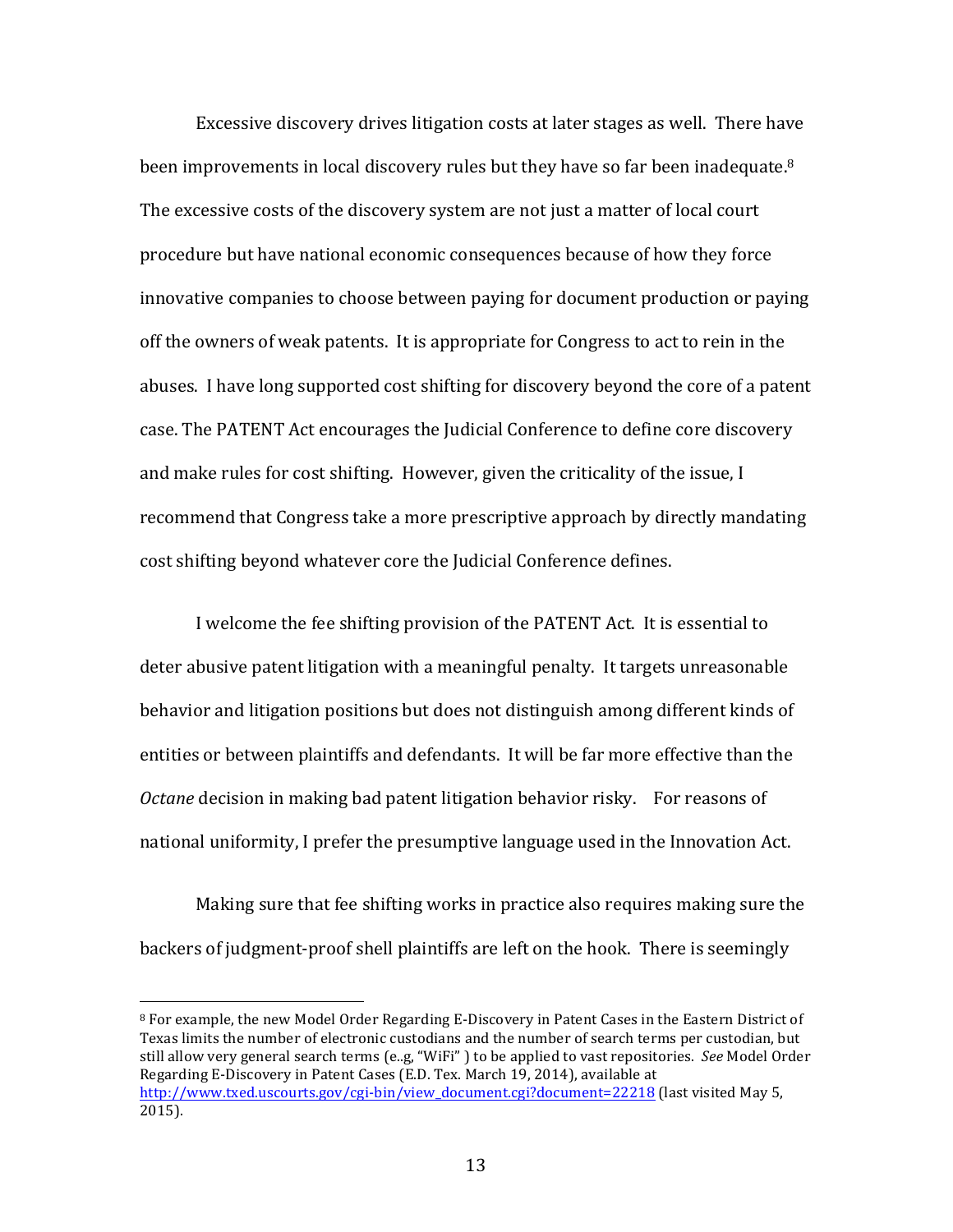no limit to the creativity of the masterminds of patent profiteering in creating convoluted public and private ownership structures. I appreciate Senator Hatch's leadership and the contributions made by his colleagues to creating a fee recovery provision that will hold the profiteers accountable while not creating unnecessary obstacles to bringing patent cases to court. This provision also reflects the give and take necessary to arrive at a result acceptable to diverse interests.

Finally I want to praise the PATENT Act for what it does not do. The drafters have wisely resisted the temptation to balance needed improvements in patent litigation with more harmful attempts to weaken changes enacted as part of the AIA. Unlike the Innovation Act and the STRONG Act, the PATENT Act leaves the USPTO's longstanding rules for claim interpretation in post-grant proceedings undisturbed. It is important that the final legislation follows this approach. The USPTO must be able to apply prior art that is relevant under the broadest reasonable interpretation (BRI) of the patent to assure that any resulting confirmed patent is entitled to its presumption of validity in every courtroom that takes its own differing approach.

I would also point out that in addition to the BRI issue, provisions from the STRONG Act would further damage the patent quality gains of the AIA. In an ostensible effort to address the outrageous shenanigans of hedge funds who file IPRs while shorting their owners' stocks, the STRONG Act restricts usage of the post-grant proceeding to litigants and other specifically threatened parties. The problem of abusive hedge fund IPRs, although still nascent, should be solved but it should be solved with appropriate targeted securities law changes. The post-grant